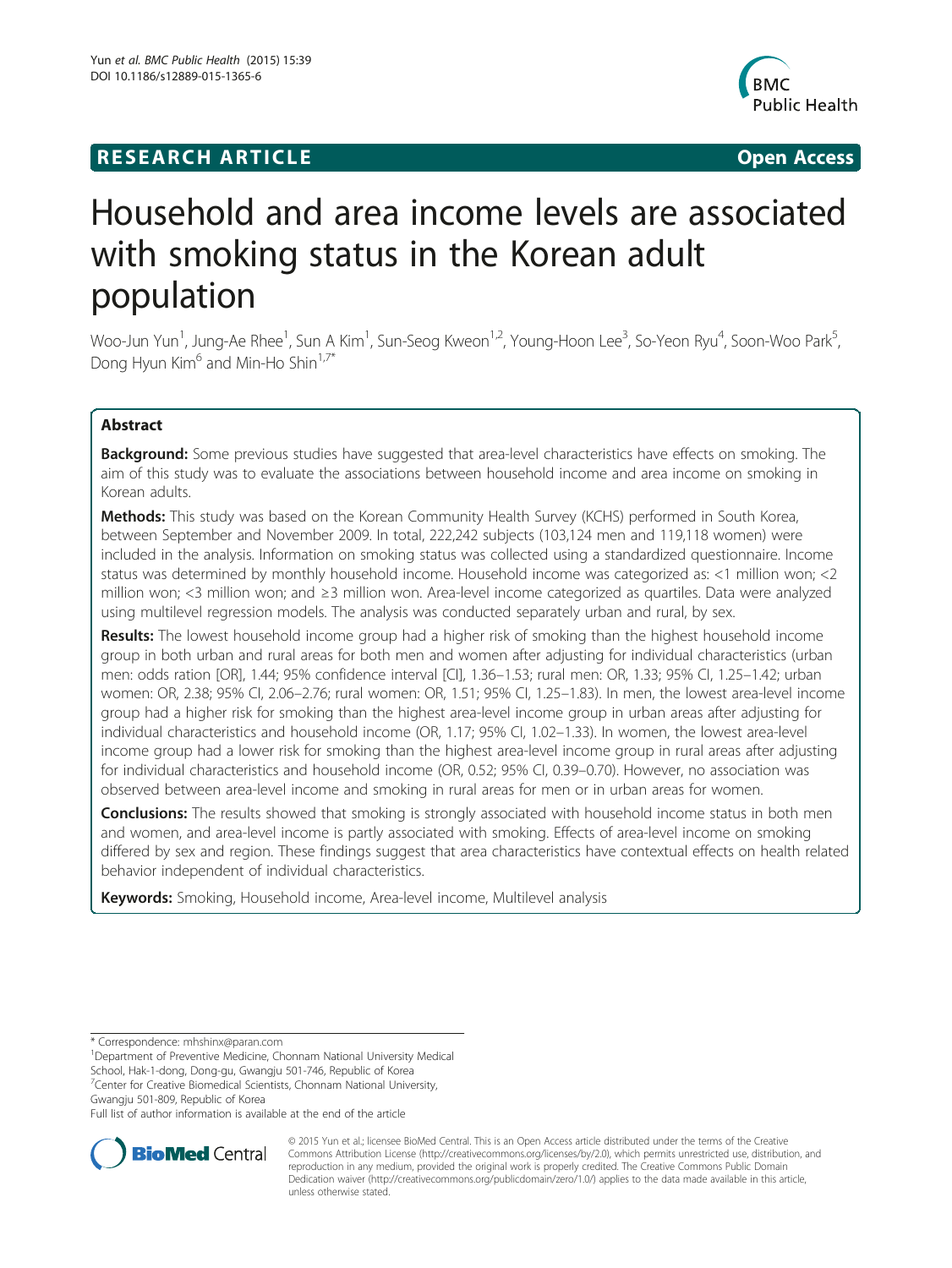## Background

Smoking is an important issue in public health. As it is a major risk factor for cardiovascular disease and is a common cause of death [\[1-3](#page-7-0)]. Annually, 10% of deaths in the world are was due to smoking, representing an estimated 6 million people [[4\]](#page-7-0).

Although the prevalence of smoking has decreased, the prevalence of smoking in Korea is still higher than in other OECD countries [[5\]](#page-7-0). In many countries including Korea, the decline in smoking rate is greater in men than in women; indeed, the smoking rate in women in Korea has been increasing over the last 10 years [\[5](#page-7-0)]. According to the Korea National Health and Nutrition Examination Survey (KNHANES), the prevalence of smoking in men decreased from 66.3% to 45.7% during 1998–2007, whereas the prevalence of smoking in women increased from 6.5% to 7.4% during 1998–2008. However, the smoking rate in men has not decreased since 2008 [\[6](#page-7-0)].

Smoking is associated with many individual-level socioeconomic indicators such as income, education, and occupation, and it is more frequent among socioeconomically disadvantaged people [[7-9](#page-7-0)]. Previous studies have shown that health behaviors are influenced by the social and structural environment in addition to individual-level characteristics, and some studies have reported that not only individual-level but also arealevel socioeconomic characteristics have effects on smoking [\[10-12\]](#page-7-0). Understanding the contributions of individual or area indicators of socioeconomic status (SES) on smoking may help identify interventions and polices to reduce smoking.

Despite an increasing number of studies examining area effects on smoking, few studies have been conducted in Korea. Two previous studies evaluated area effects on smoking in Korea [\[13,14\]](#page-7-0). Kim et, al. evaluated the relationship between the residential distribution of those with high SES and smoking, but their study was restricted to one city and the area unit was a relatively small area compared to this study [\[13](#page-7-0)]. Park et, al. evaluated area deprivation, individual socioeconomic position and smoking, but all subjects in that study were women [[14\]](#page-7-0).

The important indicators of SES include education, occupation, and income, and these indicators are interrelated [\[15](#page-7-0)]. In many studies, education has been the most widely used indicator of the effects of SES on health behaviors [\[16](#page-7-0)]. However, other indicators of socioeconomic position may also provide additional information on the association between SES and health behaviors [[17](#page-7-0)]. More clearly than other indicators of SES, income is associated with usable material and financial resources [[18](#page-7-0)]. Income has effects on health behaviors such as smoking and alcohol intake because affects access to material resources related to health [\[19](#page-7-0)]. The lack of

material resources may affect health behaviors through financial restrictions that prevent healthy choices [\[17\]](#page-7-0).

The objective of this study was to investigate the cross-sectional association of individual-level and arealevel income status with smoking after controlling for individual-level characteristics related to smoking in a national-representative sample of Korean adults.

## Methods

## Subjects

This study was based on a community health survey conducted in South Korea between September and November 2009 [[20](#page-7-0)]. The KCHS is an annual nationwide survey conducted in every administrative districts since 2008 to provide to provide country-level health indicators of adults aged 19 years or older [\[20\]](#page-7-0). A complex, multistage probability sampling design was used to select participants. South Korea has 8 provinces, 1 special autonomous province, 6 metropolitan cities, and 1 special city, which are further divided into 253 administrative districts such as city, county and district. The KCHS conducted in every administrative district in South Korea. Overall completion rate of 2009 KCHS was 96.9% and rate of replaced of sampled household was 18.7% [\[20](#page-7-0)]. A total of 230,715 subjects participated in the 2009 KCHS. A total of 8,473 subjects were excluded from the study because of missing information on smoking and income status. Finally, the analysis included 222,242 subjects (103,124 men and 119,118 women). Urban and rural areas were classified at the sampling stage before participants were selected. Urban areas are cities and rural areas are a geographic area that is located outside cities. Definition of city is based on the population density of an area and city is defined as having over 100,000 population. No institutional review board approval was required for this study because the data are available for public use and are void of identifiers.

## Definition of smoking

Smoking was assessed using two questions: "Have you smoked more than 100 cigarettes in your lifetime?" and "Do you smoke currently?" Smoking was defined as smoking  $\geq 100$  cigarettes in a lifetime and currently smoking [\[21](#page-7-0)].

## Definition of income status

Income was measured by asking participants, "How much is your total household income per year (or per month), including income from all sources for all household members?" household income was determined by each subject's self-reported monthly self reported household income in Korean won and was categorized as: <1 million won; <2 million won; <3 million won; and  $\geq 3$ million won.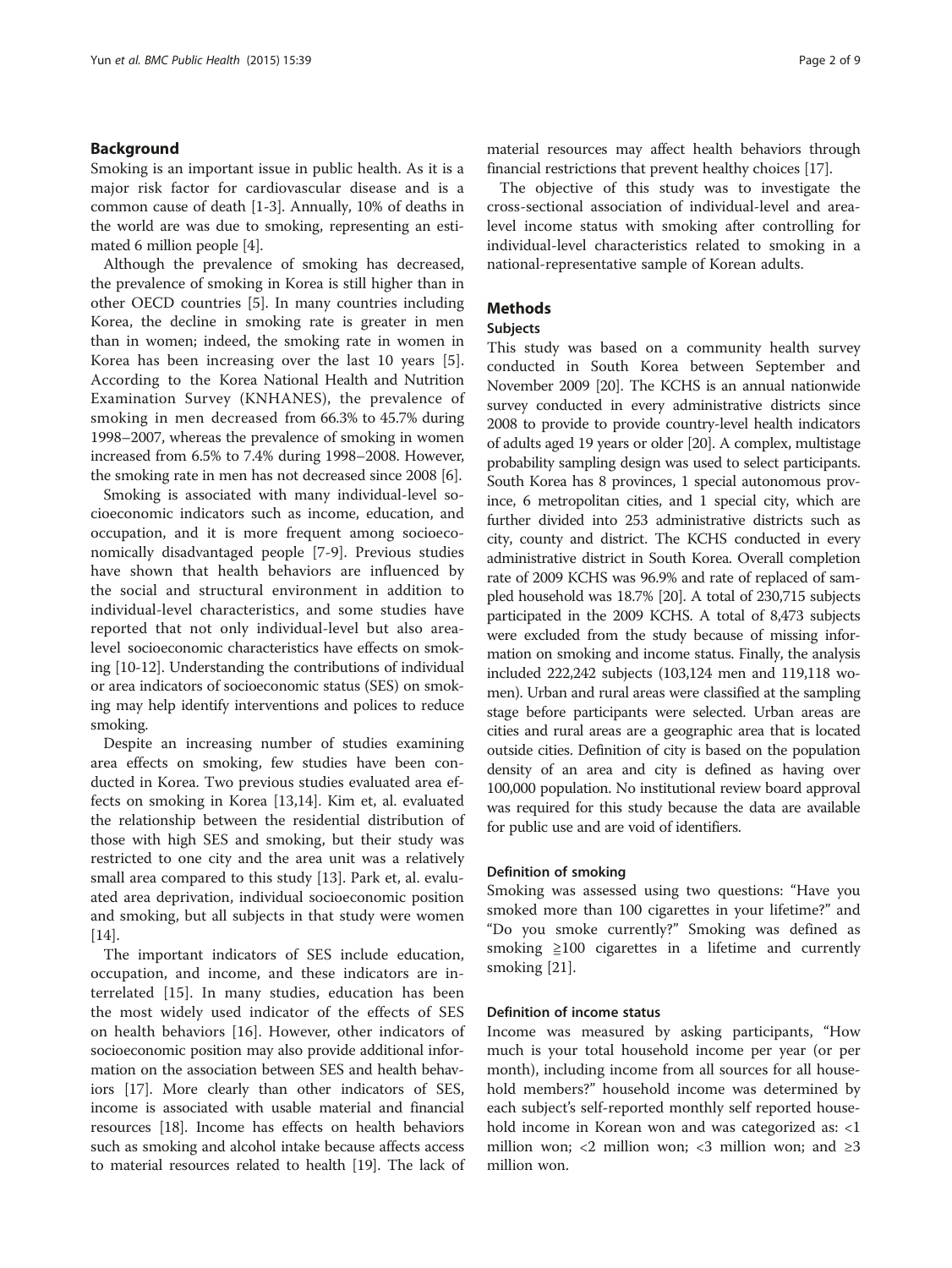Area-level income was determined by each area's average household income calculated from the individual incomes of subjects who lived in the area, and was categorized as quartiles. First quartile is highest area-level income, and forth quartile is lowest one.

The correlation between individual income and arealevel income is 0.952 ( $p=0.001$ ).

## Covariates

Marital status was coded into two categories (married/ partnered, never married/non-partnered). Family type was categorized as one generation, two generations, and three or more generations according to the number of generations of household members living together. Monthly drinking was defined as drinking alcohol at least once per month in the previous year. Monthly drinking (yes/no) was considered as drinking status in this study. Body mass index (BMI) was calculated using self-reported height and weight. Self-rated health status was measured from the question, "What do you think your health status is in your daily life?" Responses ranged along a 5-point scale from "very good" to "very bad" and were coded into two categories (1/2, 3–5). Stress perception status was measured from the question, "How much do you feel stress in your daily life?" Responses ranged from "none" to "serious" along a 4 point scale and were coded into two categories (1/2, 3/4). Perception of depressive mood was measured from the question, "Have you felt sadness or despair during two or more weeks in the last year?" Responses were coded into two categories (yes, no).

These definitions of smoking, income, and covariates were based on the Community Health Survey, 2009, Korea Centers for Disease Control and Prevention [\[22\]](#page-7-0).

## Statistical analysis

All analyses in this study were performed separately for the two sexes and for urban and rural areas because of regional differences in smoking rate according to sex and socioeconomic status (SES). The reason why the analysis was conducted separately urban and rural was that urban areas have higher population density and vast human features, however, rural areas have a low population density and small settlements. There may be different social, economical, and cultural different behaviors between residents of urban areas and rural areas. The characteristics of the study population are expressed as mean ± standard deviation or number (weighted percentage). Age-adjusted prevalence rates for smoking according to income status were calculated using the standardized population data of Korea in 2005.

Multilevel logistic regression (random intercept) was used to evaluate the associations of household income and arealevel income with smoking. Model 1 was fit with household income adjusted for individual-level characteristics such as

age, family type, marital status alcohol intake, BMI, stress perception, depressive mood perception, and selfrated health status. Model 2 was fit with area-level income. Model 3 was fit with both household income and area-level income.

In addition, we evaluated the interaction of sex and urbanization with income variables on smoking. All statistical analyses were performed using STATA software, version 11.0 SE (STATA, College Station, TX, USA).

## Results

## Characteristics of the study population

Both men and women in rural areas were older than those in urban areas (men:  $45.4 \pm 15.1$  vs.  $52.8 \pm 16.3$  years; women:  $46.3 \pm 16.1$  $46.3 \pm 16.1$  $46.3 \pm 16.1$  vs.  $55.4 \pm 17.1$  years) (Table 1).

Both men and women in urban areas had higher household income than those in rural areas. (men: 38.7% vs. 24.8%; women: 37.4% vs. 22.3% for highest household income) (Table [1](#page-3-0)).

## Age-adjusted prevalence of smoking

Table [2](#page-3-0) showed that the lowest household income group had higher age-adjusted prevalence of smoking than the highest household income group in both urban and rural areas for men and women.

However, Table [2](#page-3-0) showed that the lowest area-level income group had higher age-adjusted prevalence of smoking than the highest area-level income group only in urban area for men (first income quartile: 46.5%; fourth quartile: 51.1%), and, the highest area-level income group had higher age-adjusted prevalence of smoking than the lowest area-level income group in rural area for women (first income quartile: 4.4%; fourth quartile: 2.4%).

## Odds ratio for current smoking according to income status

There were interactions between household income and sex  $(p<0.001)$ , and between household income and urbanization exists  $(p<0.001)$ . However, there was no interaction between area-level income and sex  $(p=0.968)$  while there was interaction between area-level income and urbanization exists ( $p$ =0.039). So we analyzed the data separately for sex and urbanization.

In men, the lowest household income group had a higher risk of smoking than did the highest household income group in both urban and rural areas after adjusting for individual characteristics (urban: OR, 1.44; 95% CI, 1.36–1.53; rural: OR, 1.33; 95% CI = 1.25–1.42). The lowest area-level income group had a higher risk of smoking than did the highest area-level income group in urban, but not in rural areas after adjusting for individual characteristics and household income (urban: OR, 1.17; 95% CI, 1.02–1.33; rural: OR, 0.99; 95% CI, 0.89–1.10) (Table [3](#page-4-0)).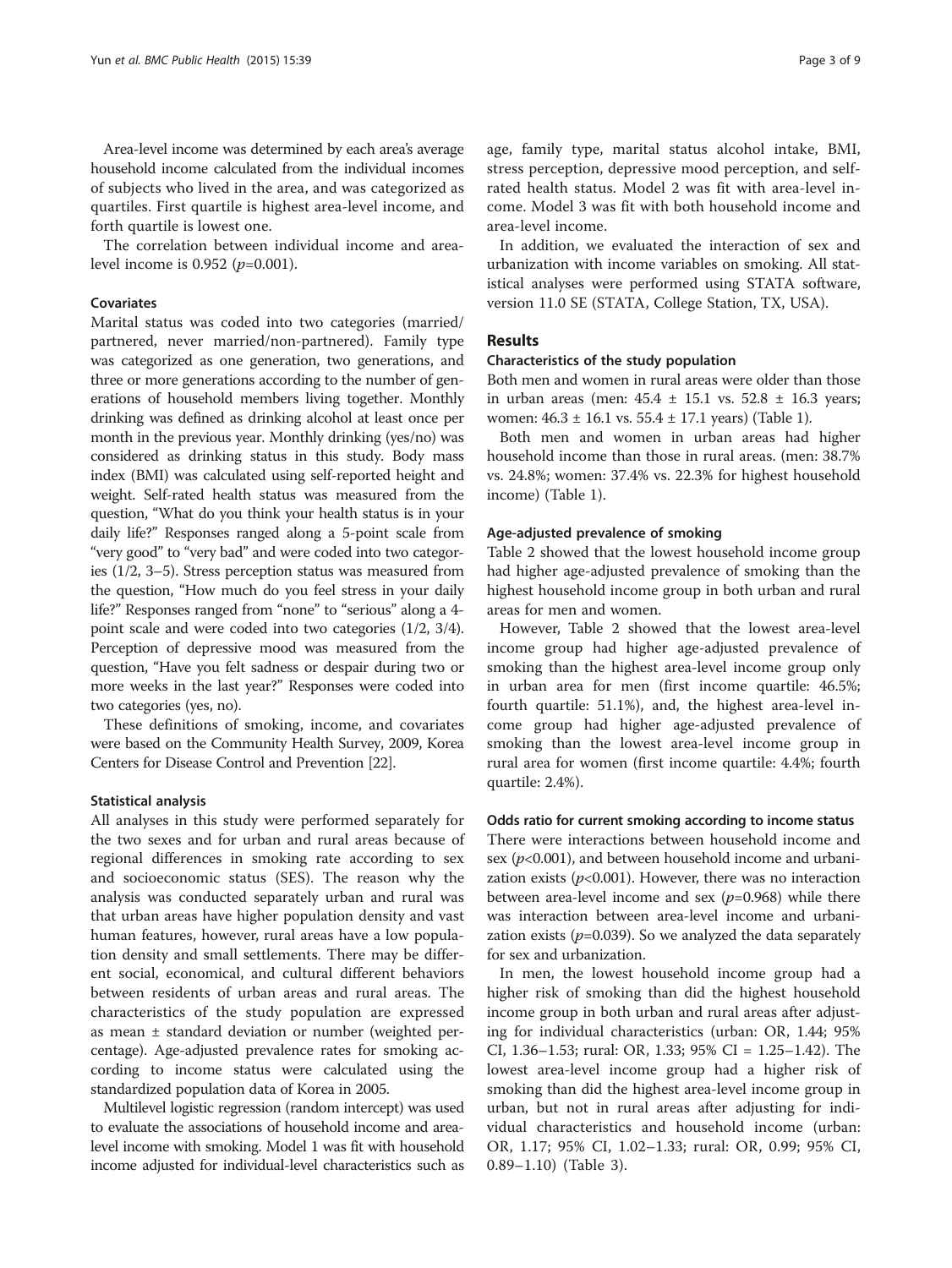<span id="page-3-0"></span>

| <b>Characteristics</b>                     | Men                    |                       | Women                 |                       |
|--------------------------------------------|------------------------|-----------------------|-----------------------|-----------------------|
|                                            | Urban<br>$(n=57, 411)$ | Rural<br>$(n=45,713)$ | Urban<br>$(n=65,664)$ | Rural<br>$(n=53,454)$ |
|                                            |                        |                       |                       |                       |
| Age (years)                                | 45.4± 15.1             | $52.8 \pm 16.3$       | $46.3 \pm 16.1$       | $55.4 \pm 17.1$       |
| Smoking status                             |                        |                       |                       |                       |
| Never smokers                              | 14,746 (27.2)          | 11,796 (26.4)         | 61,998 (94.6)         | 50,734 (94.8)         |
| Former smokers                             | 15,290 (24.7)          | 12,894 (24.8)         | 1,136(1.7)            | 825 (1.6)             |
| Current smokers                            | 27,375 (48.1)          | 21,023 (48.8)         | 2,530(3.7)            | 1,895 (3.6)           |
| Household income (won)                     |                        |                       |                       |                       |
| $\geq$ 3 million                           | 20,695 (38.7)          | 9,187 (24.8)          | 22,628 (37.4)         | 9,533 (22.3)          |
| <3 million                                 | 14,364 (25.6)          | 8,781 (22.1)          | 15,416 (24.0)         | 9,029 (19.6)          |
| <2 million                                 | 13,843 (23.4)          | 12,110 (27.6)         | 15,092 (22.6)         | 12,364 (24.7)         |
| <1 million                                 | 8,509 (12.3)           | 15,635 (25.5)         | 12,528 (16.0)         | 22,528 (33.4)         |
| Marital status                             |                        |                       |                       |                       |
| Married/partnered                          | 39,607 (65.3)          | 33,796 (67.8)         | 41,177 (62.1)         | 33,988 (63.8)         |
| Never married/non-partnered                | 17,762 (34.7)          | 11,862 (32.2)         | 24,436 (37.9)         | 19,429 (36.2)         |
| Family type                                |                        |                       |                       |                       |
| One generation                             | 14,713 (22.3)          | 20,111 (34,2)         | 16,481 (21.8)         | 24,669 (36.9)         |
| Two generation                             | 36,532 (66.8)          | 19,462 (51.4)         | 40,532 (65.1)         | 20,912 (47.3)         |
| Over three generation                      | 6,161(10.9)            | 6,139 (14.4)          | 8,643 (13.1)          | 7,871 (15.8)          |
| Monthly alcohol intake                     | 42,390 (75.5)          | 29,500 (67.9)         | 25,371 (40.7)         | 14,570 (31.1)         |
| Body mass index ( $kg/m2$ )                | $23.9 \pm 5.7$         | $25.2 \pm 12.2$       | $23.4 \pm 9.3$        | $28.3 \pm 20.3$       |
| Stress perception                          | 17,049 (30.6)          | 10,152 (25.4)         | 18,559 (28.8)         | 13,051 (26.2)         |
| Depressive mood perception                 | 3,202 (5.4)            | 2,267(5.2)            | 6,493 (9.8)           | 4,760 (9.2)           |
| Self-rated health status (average or good) | 28,017 (51.1)          | 20,269 (48.6)         | 26,939 (43.4)         | 17,664 (37.0)         |

Data are presented as mean (standard deviation) or unweighted number (weighted percent).

Monthly drinking was defined as drinking alcohol at least once per month in the previous year. Self-rated health was categorized as average or good (very good, fairly good, and average) and poor (fairly poor and poor). Stress perception was measured with a 4-point scale and categorized as either high or low. Perception of depressive mood was categorized as either "yes" or "no".

## Table 2 Age-adjusted prevalence of current smoking

| <b>Characteristics</b>             | Men                   |                       | Women                 |                        |                        |
|------------------------------------|-----------------------|-----------------------|-----------------------|------------------------|------------------------|
|                                    | Urban<br>$(n=57,411)$ | Rural<br>$(n=45,713)$ | Urban<br>$(n=65,664)$ | Rural<br>$(n=53, 454)$ |                        |
|                                    |                       |                       |                       |                        | Household income (won) |
| $\geq$ 3 million                   | 43.4                  | 47.1                  | 1.8                   | 2.1                    |                        |
| <3 million                         | 48.1                  | 51.4                  | 3.3                   | 2.7                    |                        |
| $<$ 2 million                      | 52.7                  | 54.0                  | 5.1                   | 3.6                    |                        |
| $<$ 1 million                      | 56.0                  | 53.8                  | 8.6                   | 5.9                    |                        |
| Area-level income (won)            |                       |                       |                       |                        |                        |
| 1st quartile: 3.13to 5.58 million  | 46.5                  | 50.7                  | 3.6                   | 4.4                    |                        |
| 2nd quartile: 2.69 to 3.12 million | 49.2                  | 52.4                  | 3.9                   | 3.9                    |                        |
| 3rd quartile: 2.21 to 2.68 million | 49.9                  | 52.5                  | 3.7                   | 3.1                    |                        |
| 4th quartile: 1.32 to 2.21 million | 51.1                  | 50.0                  | 3.7                   | 2.4                    |                        |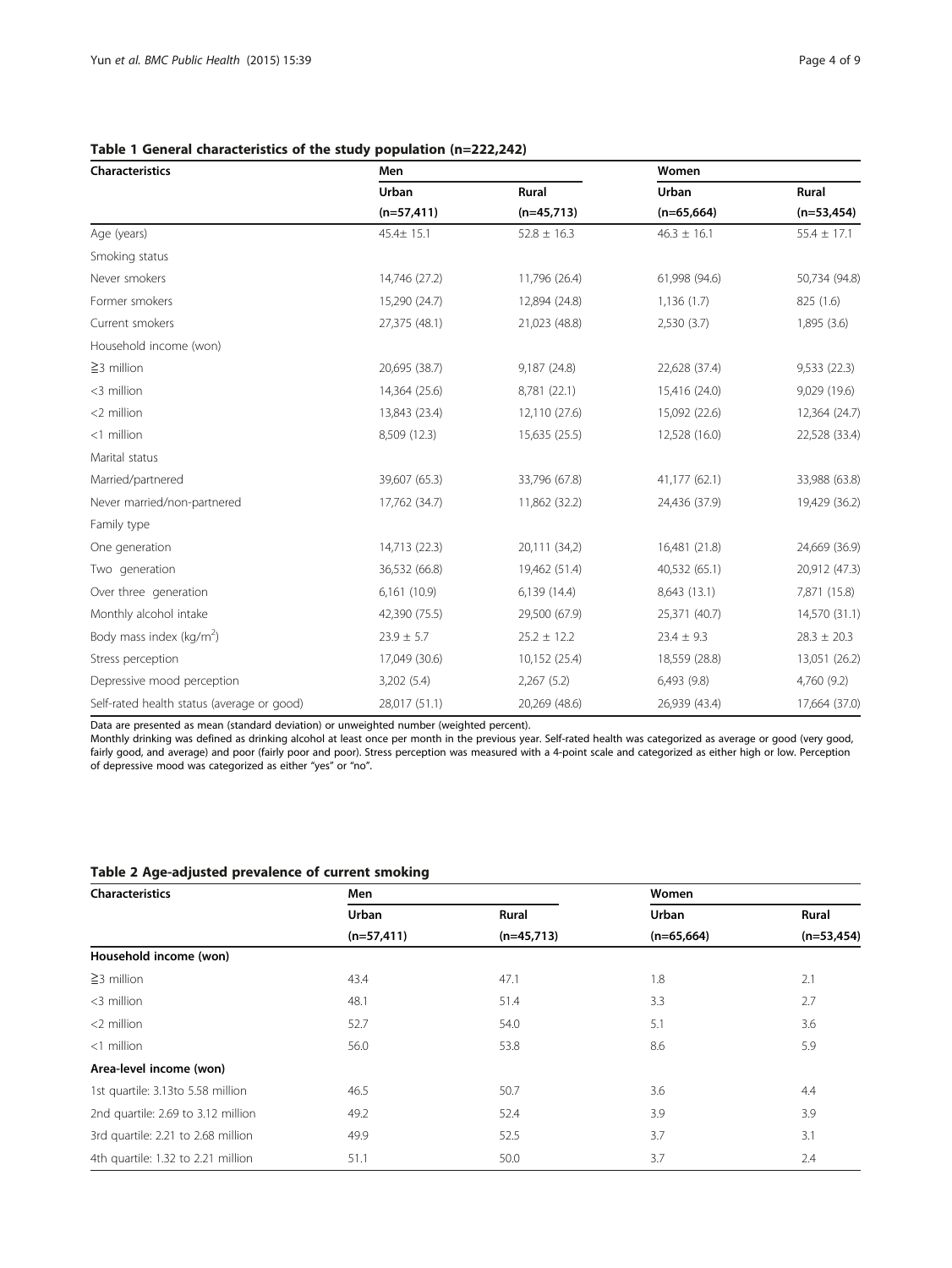|                                    | Model 1*          | Model 2             | Model 3           |
|------------------------------------|-------------------|---------------------|-------------------|
| Urban                              |                   |                     |                   |
| <b>Household income</b>            |                   |                     |                   |
| $\geq$ 3 million won               | 1.00 (Reference)  |                     | 1.00 (Reference)  |
| <3 million won                     | 1.23 (1.18-1.29)  |                     | $1.23(1.17-1.28)$ |
| <2 million won                     | $1.41(1.35-1.48)$ |                     | $1.40(1.34-1.47)$ |
| <1 million won                     | $1.46(1.37-1.55)$ |                     | $1.44(1.36-1.53)$ |
| Area-level income (won)            |                   |                     |                   |
| 1st quartile: 3.13to 5.58 million  |                   | 1.00 (Reference)    | 1.00 (Reference)  |
| 2nd quartile: 2.69 to 3.12 million |                   | $1.11(0.91 - 1.21)$ | $1.11(1.04-1.19)$ |
| 3rd quartile: 2.21 to 2.68 million |                   | $1.13(0.90-1.18)$   | $1.14(1.06-1.24)$ |
| 4th quartile: 1.32 to 2.21 million |                   | $1.07(0.81 - 1.06)$ | $1.17(1.02-1.33)$ |
| Regional random variance (SE)      |                   |                     | 0.062(0.011)      |
| Rural                              |                   |                     |                   |
| <b>Household income</b>            |                   |                     |                   |
| $\geq$ 3 million won               | 1.00 (Reference)  |                     | 1.00 (Reference)  |
| <3 million won                     | $1.17(1.10-1.25)$ |                     | $1.17(1.10-1.25)$ |
| <2 million won                     | 1.31 (1.23-1.38)  |                     | 1.31 (1.24-1.39)  |
| <1 million won                     | $1.33(1.25-1.41)$ |                     | $1.33(1.25-1.42)$ |
| Area-level income                  |                   |                     |                   |
| 1st quartile: 3.13to 5.58 million  |                   | 1.00 (Reference)    | 1.00 (Reference)  |
| 2nd quartile: 2.69 to 3.12 million |                   | 1.05 (0.92-1.20)    | 1.06 (0.94-1.20)  |
| 3rd quartile: 2.21 to 2.68 million |                   | $1.00(0.89-1.13)$   | 1.07 (0.96-1.19)  |
| 4th quartile: 1.32 to 2.21 million |                   | $0.85(0.76-0.95)$   | $0.99(0.89-1.10)$ |
| Regional random variance (SE)      |                   |                     | 0.033(0.005)      |

## <span id="page-4-0"></span>Table 3 Odds ratio for current smoking according to income status in men

Data are presented as odds ratio (95% confidence interval).

\*Adjusted for individual-level characteristics (age, alcohol intake, BMI, stress perception, depressive mood perception, self-rated health status, family type, marital status).

In men, the lowest area-level income group did not have a significantly lower risk of smoking compared with the highest area-level income group in urban areas (OR, 1.07; 95% CI, 0.81–1.06). However, the lowest area-level income group had a lower risk of smoking than did the highest area-level income group in rural areas (OR, 0.85; 95% CI, 0.76–0.95) (Table 3).

In women, the lowest household income group had a higher risk of smoking than did the highest household income group in both urban and rural areas after adjusting for individual characteristics (urban: OR, 2.38; 95% CI, 2.06–2.76; rural: OR, 1.51; 95% CI, 1.25–1.83). The lowest area-level income group had a lower risk of smoking than did the highest area-level income group in rural areas, but not in urban areas after adjusting for individual characteristics and household income (urban: OR, 0.88; 95% CI, 0.66–1.17; rural: OR, 0.52; 95% CI, 0.39–0.70) (Table [4\)](#page-5-0).

In women, the lowest area-level income group did not have a significantly lower risk of smoking than did the highest area-level income group (OR, 1.13; 95% CI, 0.83–1.54). The lowest area-level income group had a lower risk of smoking than did the highest area-level income group in rural areas (OR, 0.69; 95% CI, 0.52–0.93) (Table [4](#page-5-0)).

## **Discussion**

The results show that there are differences in smoking between area-level income groups. In men, the lowest area-level income group had higher age-adjusted prevalence of smoking in urban areas, however, in women, the highest area-level income group had higher ageadjusted prevalence of smoking in rural areas. In men, the lowest area-level income group had a higher risk for smoking in urban areas. In women, the lowest area-level income group had a lower risk for smoking in rural areas.

The results show strong independent effects of household income on smoking in both men and women. The lowest household income group had a higher risk of smoking than did highest household income group in both urban and rural areas. This result is similar to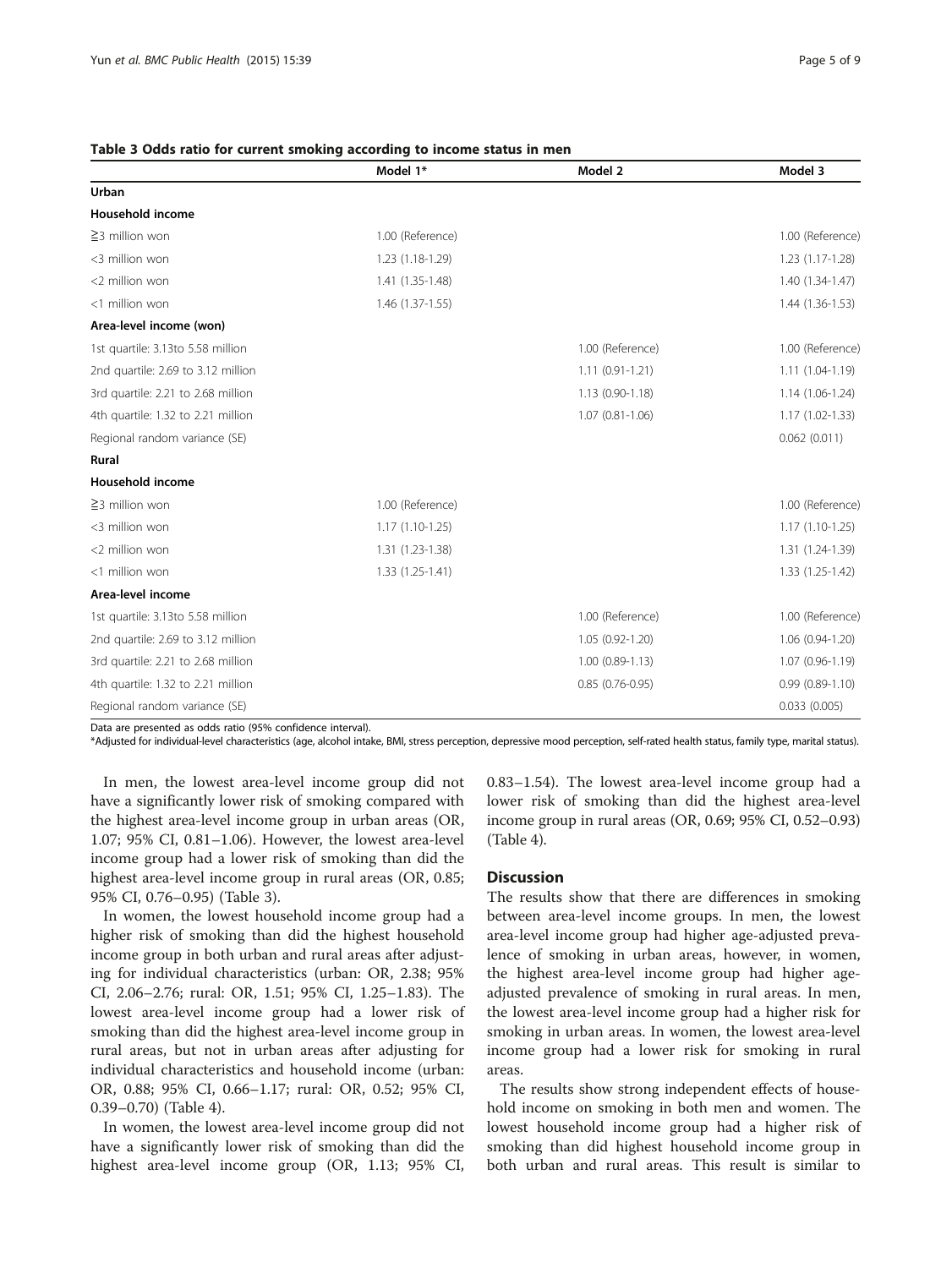|                                    | Model 1*         | Model 2                | Model 3                |
|------------------------------------|------------------|------------------------|------------------------|
| Urban                              |                  |                        |                        |
| Household income                   |                  |                        |                        |
| $\geq$ 3 million won               | 1.00 (Reference) |                        | 1.00 (Reference)       |
| <3 million won                     | 1.66 (1.44-1.90) |                        | 1.66 (1.44-1.91)       |
| <2 million won                     | 2.34 (2.05-2.66) |                        | 2.34 (2.06-2.67)       |
| <1 million won                     | 2.37 (2.04-2.74) |                        | 2.38 (2.06-2.76)       |
| Area-level income                  |                  |                        |                        |
| 1st quartile: 3.13to 5.58 million  |                  | 1.00 (Reference)       | 1.00 (Reference)       |
| 2nd quartile: 2.69 to 3.12 million |                  | 1.11 (0.95-1.30)       | $0.98(0.86 - 1.13)$    |
| 3rd quartile: 2.21 to 2.68 million |                  | 1.19 (1.00-1.42)       | $0.96(0.82 - 1.12)$    |
| 4th quartile: 1.32 to 2.21 million |                  | $1.13(0.83 - 1.54)$    | $0.88$ $(0.66 - 1.17)$ |
| Regional random variance (SE)      |                  |                        | 0.209(0.004)           |
| <b>Rural</b>                       |                  |                        |                        |
| <b>Household income</b>            |                  |                        |                        |
| $\geq$ 3 million won               | 1.00 (Reference) |                        | 1.00 (Reference)       |
| <3 million won                     | 1.26 (1.03-1.54) |                        | 1.29 (1.06-1.58)       |
| <2 million won                     | 1.47 (1.22-1.76) |                        | 1.52 (1.26-1.82)       |
| <1 million won                     | 1.45 (1.20-1.75) |                        | $1.51(1.25-1.83)$      |
| Area-level income                  |                  |                        |                        |
| 1st quartile: 3.13to 5.58 million  |                  | 1.00 (Reference)       | 1.00 (Reference)       |
| 2nd quartile: 2.69 to 3.12 million |                  | $0.95(0.68-1.33)$      | $0.86$ $(0.62 - 1.19)$ |
| 3rd quartile: 2.21 to 2.68 million |                  | $0.82$ $(0.61 - 1.11)$ | $0.67(0.50-0.90)$      |
| 4th quartile: 1.32 to 2.21 million |                  | $0.69(0.52 - 0.93)$    | $0.52(0.39 - 0.70)$    |
| Regional random variance (SE)      |                  |                        | 0.323(0.069)           |

## <span id="page-5-0"></span>Table 4 Odds ratio for current smoking according to income status in women

Data are presented as odds ratio (95% confidence interval).

\*Adjusted for individual-level characteristics (age, alcohol intake, BMI, stress perception, depressive mood perception, self-rated-health status, family type, marital status).

findings of many previous studies showing that the prevalence of smoking in low SES groups is higher than that in high-SES groups [\[23,24](#page-7-0)]. Some previous studies have reported that low-SES groups are more likely to try smoking and become regular smokers, and less likely to quit smoking [[25,26\]](#page-7-0). Some explanations have been proposed for this phenomenon. First, among low-SES people, smoking may serve as a coping mechanism that helps them to deal with the difficult and stressful aspects of their daily lives [\[12,27](#page-7-0)]. Second, unfavorable material conditions may promote smoking among low-SES people [\[28,29\]](#page-7-0). Surviving economic disadvantages can place excessive strain on an individual [[30](#page-7-0)], and material conditions limit the possibilities engaging in healthy behaviors [[31\]](#page-8-0). Third, people living in low-SES circumstances may lack the knowledge, information and resources for healthy behavior. A previous study reported that education that improves health-related knowledge influences individuals to adopt a healthier lifestyle [\[32\]](#page-8-0). People with low SES may be less knowledgeable about the harmful effects of smoking [[33](#page-8-0)]. Finally, smoking cessation was low in low-SES smokers. Lower SES is associated with lower social support and integration, and this might reduce the chances of successfully quitting smoking [[34](#page-8-0),[35](#page-8-0)]. Low-SES smokers appear to be more concerned with current than with future health issues, and they are less likely to intend to quit or to have a sense of duty to quit smoking [\[36,37](#page-8-0)].

In this study, the risk of smoking decreased according to increasing individual-level and area-level income status in urban men. Some previous studies have reported that the prevalence of smoking was higher in both men and women in socioeconomically disadvantaged areas [[38\]](#page-8-0). Individuals living in socioeconomically disadvantaged areas have been found to be more likely smoke, perhaps because daily life in a lower-SES group results in greater exposure to unfavorable circumstances [\[39](#page-8-0)]. A previous study suggested that the neighborhood influences health, and the mechanisms of influence include availability and accessibility of health service, infrastructure deprivation, prevailing attitudes towards health and healthrelated behaviors, stress, and a lack of social support [\[40](#page-8-0)].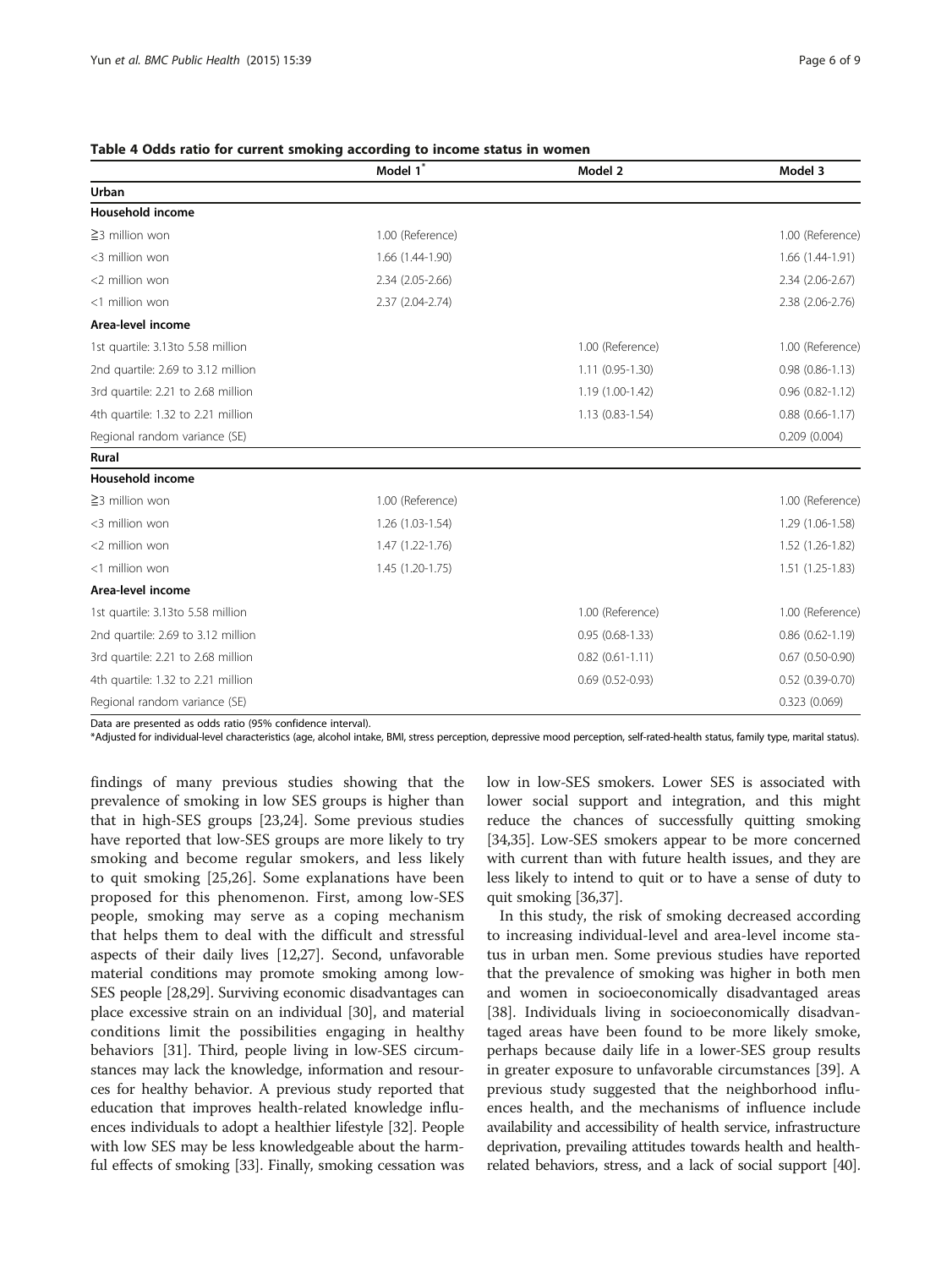Living with low SES may be a stressful situation, and smoking may serve as a coping response to that situation. A previous study suggested that the same levels of stress might have different effects on different socioeconomic groups because of different perceptions and coping strategies, and that smoking is one response to stress induced by unfavorable socioeconomic circumstances [\[41\]](#page-8-0). Area of low SES might be the areas with a lack of social support. One study reported that smoking in areas with low social participation is higher than that in areas with high social participation [\[42\]](#page-8-0).

Neighborhood effects may be heterogeneous across different individual SES [[43\]](#page-8-0). Harmful effects of low individual SES could be intensified for those who live in poor neighborhood [[44\]](#page-8-0). On the other hand, poor people living in affluent neighborhoods may be stressed from perceived income inequality and thus suffer from relative deprivation and relative standing [[44,45\]](#page-8-0). However, in this study, area-level income did not affect differently the smoking behaviour of people with high and low individual-level income. One previous study has reported that persons of low individual-level income were not more vulnerable to area affects on smoking those of high individual-level income [\[46](#page-8-0)]. Few previous studies have investigated interactions between area-level and individual-level characteristics, and they have found no consistent evidence of interactions [[47,48](#page-8-0)].

Previous studies have found an association between smoking and area of residence [\[49-51](#page-8-0)] and have reported area effects independent of individual-level socioeconomic effects on smoking. The present study also showed such effects. Individual smoking was associated with area-level income status after adjusting for household income and individual characteristics. However, these effects differed according to sex and region. The independent effects of area-level income status on smoking were significant in urban areas in men and in rural areas in women, and these associations were in the opposite directions in men and women.

If household income only affected individual smoking, then smoking would be more common in areas with lower area-level income. However, in the present study, the risk of smoking in women increased with increasing area-level income in rural areas. Although it was not statistically significant, women's risk of smoking also showed a tendency to increase according to increasing area-level income in urban areas.

One possible explanation is that traditional gender roles and norms in women are rapidly changing in Korea. Norms for smoking behavior in women are changing, and these changes are especially likely to occur easily in wealthier, more educated, and developed areas. Although traditional gender roles result in social pressure against women's smoking [\[52\]](#page-8-0), if smoking is socially

acceptable and more prevalent among women in an area, women living in this area are more likely to adopt the same lifestyle. One study found that the risk of smoking in women increased in areas of high social class, suggesting that the cultural restrictions on women's smoking that remain in areas of low social class may cause decreased smoking [\[13](#page-7-0)].

Another explanation is that patterns of women's smoking behaviors in urban are similar to smoking behaviors in men, so the effects of area-level income on smoking were attenuated. One previous study proposed four distinct stages in smoking epidemic model [[53](#page-8-0)]. According to this model, smoking epidemic in Korea seems to be third stage that men prevalence begins to decline but women prevalence continues to rise constantly until end of the stage.

## Strengths and limitations

This study had several strengths. First, it was populationbased and included a relatively large sample size. The subjects of this study were representative, as we used complex, multistage, probability sampling design. Second, a multilevel regression model was used to evaluate the associations of individual-level and area-level income status with individual smoking. Compared with single-level analysis, multilevel analysis has the advantage of being able to reduce statistical problems including aggregation bias, estimation error for standard error, and heterogeneity of regression [\[54\]](#page-8-0). Third, this analysis was performed separately by sex and region to evaluate different effects of area-level income status on smoking. Associations between health and related behaviors and geographical area can be different for men and women [[55](#page-8-0)].

The association between income status and smoking indicates that income status may be an important risk factor for smoking. However, some limitations should be mentioned. First, this cross-sectional study can only suggest causal relationships. Second, information on income and smoking status was self-reported, and area income was calculated as average income of area living individual. But, there is little available area income information at the district level in Korea. Third, although many confounding factors were adjusted, unrecognized confounding factors may have affected to both income and smoking. Fourth, associations between smoking and income status were evaluated, but income status is only one socioeconomic indicator. The socioeconomic position of individuals and areas are multidimensional, and associations between socioeconomic position and health behavior vary. This may mean that other area characteristics have contextual effects on smoking, and other dimensions of socioeconomic indicators may need to be evaluated. Fifth, smoking-related area factors including availability of cigarettes and anti-smoking policies were not evaluated.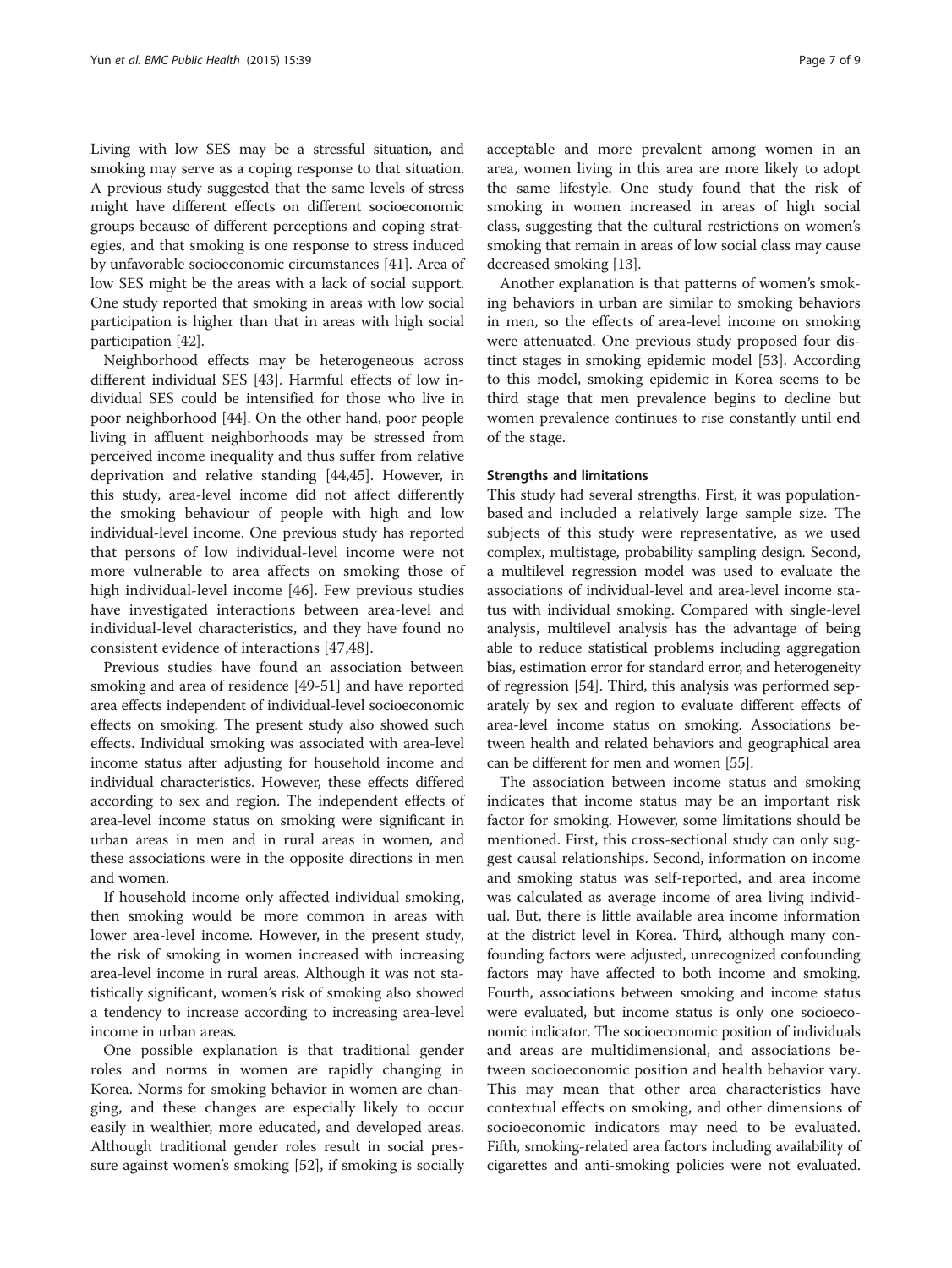<span id="page-7-0"></span>Finally, geographic and cultural differences between urban and rural areas may have different effects on the association between income status and smoking.

## **Conclusions**

Household income was associated with smoking, and area-level income status was associated with smoking independent of household income status. Effects of arealevel income on smoking differed by sex and region. In men, the lowest area-level income group had a higher risk of smoking in urban, but not in rural areas. However, in women, the lowest area-level income group had a lower risk of smoking in rural areas, but not in urban areas. Findings of this study suggest that area-level income may influence individual smoking along with household income status. Future studies to identify effects of other area-level characteristics on smoking are needed to determine the mechanisms of area effects on health behavior at the individual-level.

## Competing interests

The authors declare that they have no competing interests.

## Authors' contributions

WJY contributed to the manuscript through analysis and interpretation of results, drafting of manuscript and preparation of final manuscript for submission. MHS contributed to the manuscript through study design and planning, analysis and interpretation of results, consultation on study progress, reviewing and commenting on manuscript drafts. SSK, SYR, JAR, YHL, SAK, SWP and DHK contributed to the manuscript through study design and planning, data collection, reviewing and commenting on manuscript drafts. All authors read and approved the final manuscript to be published.

## Acknowledgement

The 2009 Korean Community Health Surveys (KCHS) has been supported by the Korean Centers of Disease Control and Prevention; 36 community universities and 253 Public Health Centers in Korea. The authors thank all participating citizens in 2009 KCHS and all members of the 2009 KCHS team.

#### Author details

<sup>1</sup>Department of Preventive Medicine, Chonnam National University Medical School, Hak-1-dong, Dong-gu, Gwangju 501-746, Republic of Korea. 2 Jeonnam Regional Cancer Center, Chonnam National University Hwasun Hospital, Jeollanamdo 519-809, Republic of Korea. <sup>3</sup>Department of Preventive Medicine & Institute of Wonkwang Medical Science, Wonkwang University School of Medicine, Iksan 570-711, Republic of Korea. <sup>4</sup>Department of Preventive Medicine, Chosun University Medical School, Gwangju 501-759, Republic of Korea. <sup>5</sup>Department of Preventive Medicine, Catholic University of Daegu School of Medicine, Daegu 705-718, Republic of Korea. 6 Department of Social Medicine, Hallym University College of Medicine, Chuncheon 200-702, Republic of Korea. <sup>7</sup>Center for Creative Biomedical Scientists, Chonnam National University, Gwangju 501-809, Republic of Korea.

## Received: 26 September 2013 Accepted: 6 January 2015 Published online: 31 January 2015

## References

- De Bacquer D, De Backer G, Ostor E, Simon J, Pyorala K. Predictive value of classical risk factors and their control in coronary patients: a follow-up of the EUROASPIRE I cohort. Eur J Cardiovasc Prev Rehabil. 2003;10(4):289–95.
- Khot UN, Khot MB, Bajzer CT, Sapp SK, Ohman EM, Brener SJ, et al. Prevalence of conventional risk factors in patients with coronary heart disease. JAMA. 2003;290(7):898–904.
- 3. Morris RW, Whincup PH, Lampe FC, Walker M, Wannamethee SG, Shaper AG. Geographic variation in incidence of coronary heart disease in Britain: the contribution of established risk factors. Heart. 2001;86(3):277–83.
- 4. Shafey O eae. The Tobacco Atlas. 3rd ed. Atlanta: American Cancer Society; 2009. p. 38–9.
- 5. OECD (2011): Health at a glance 2011 : OECD Idicators, OECD Publishing. 2011:50–51
- 6. Korean Ministry of Health and Welfare. The Fifth Korea National Health & Nutrition Examination Survey(KNHANES V). 2010.
- 7. Laaksonen M, Rahkonen O, Karvonen S, Lahelma E. Socioeconomic status and smoking. The European Journal of Public Health. 2005;15(3):262–9.
- 8. Siahpush M, Borland R, Scollo M. Smoking and financial stress. Tob Control. 2003;12(1):60–6.
- 9. Cavelaars AE, Kunst AE, Geurts JJ, Crialesi R, Grotvedt L, Helmert U, et al. Educational differences in smoking: international comparison. BMJ. 2000;320(7242):1102–7.
- 10. Macintyre S, Ellaway A. Social and local variations in the use of urban neighbourhoods: a case study in Glasgow. Health Place. 1998;4(1):91–4.
- 11. Marmot M, Ryff CD, Bumpass LL, Shipley M, Marks NF. Social inequalities in health: next questions and converging evidence. Soc Sci Med. 1997;44(6):901–10.
- 12. Stead M, MacAskill S, MacKintosh AM, Reece J. Eadie D: 'It's as if you're locked in": qualitative explanations for area effects on smoking in disadvantaged communities. Health Place. 2001;7(4):333–43.
- 13. Kim CS, Yun SC, Kim HR. Khang YH: [A multilevel study on the relationship between the residential distribution of high class (power elites) and smoking in Seoul]. J Prev Med Public Health. 2006;39(1):30–8.
- 14. Park EJ, Kim H, Kawachi I, Kim IH, Cho SI. Area deprivation, individual socioeconomic position and smoking among women in South Korea. Tob Control. 2010;19(5):383–90.
- 15. Lynch J, Kaplan G. Socioeconomic position. In: Berkman LF, Kawachi I, editors. Social Epidemiology. New York: Oxford University Press; 2000. p. 13–35.
- 16. Winkleby MA, Jatulis DE, Frank E, Fortmann SP. Socioeconomic status and health: how education, income, and occupation contribute to risk factors for cardiovascular disease. Am J Public Health. 1992;82(6):816–20.
- 17. Laaksonen M, Prattala R, Helasoja V, Uutela A, Lahelma E. Income and health behaviours. Evidence from monitoring surveys among Finnish adults Journal of Epidemiology and Community Health. 2003;57(9):711–7.
- 18. Choi Y-J, Jeong B-G, Cho S-I, Jung-Choi K, Jang S-N, Kang M, et al. A Review on Socioeconomic Position Indicators in Health Inequality Research. J Prev Med Public Health. 2007;40(6):475–86.
- 19. Galobardes B, Shaw M, Lawlor DA, Lynch JW, Davey Smith G. Indicators of socioeconomic position (part 1). J Epidemiol Community Health. 2006;60(1):7–12.
- 20. Kim YT, Choi BY, Lee KO, Kim H, Chun JH, Kim SY, et al. Overview of Korean Community Health Survey. J Korean Med Assoc. 2012;55(1):74–83.
- 21. Ryan H, Trosclair A, Gfroerer J. Adlt current smoking: differences in definitions and prevalence estimates–NHIS and NuSDUH, 2008. J Environ Public Health, 2012:1-11.
- 22. Korea Centers for Disease Control and Prevention. Community Health Survey. 2009.<http://chs.cdc.go.kr> 2012.
- 23. Townsend J, Roderick P, Cooper J. Cigarette smoking by socioeconomic group, sex, and age: effects of price, income, and health publicity. BMJ. 1994;309(6959):923–7.
- 24. Osler M, Holstein B, Avlund K, Damsgaard MT, Rasmussen NK. Socioeconomic position and smoking behaviour in Danish adults. Scand J Public Health. 2001;29(1):32–9.
- 25. Gilman SE, Abrams DB, Buka SL. Socioeconomic status over the life course and stages of cigarette use: initiation, regular use, and cessation. J Epidemiol Community Health. 2003;57(10):802–8.
- 26. Fernandez E, Garcia M, Schiaffino A, Borras JM, Nebot M, Segura A. Smoking initiation and cessation by gender and educational level in Catalonia. Spain Prev Med. 2001;32(3):218–23.
- 27. Copeland L. An exploration of the problems faced by young women living in disadvantaged circumstances if they want to give up smoking: can more be done at general practice level? Fam Pract. 2003;20(4):393–400.
- 28. Marsh A, McKay S. Poor smokers. London: Policy Studies Institute; 1994.
- 29. Graham H. Women, smoking and disadvantage. London: HSMO; 1993.
- 30. Stead M, MacAskill S, MacKintosh AM, Eadie D. G H: An investigation into smoking cessation in disadvataged communities: qualitative focusgroup